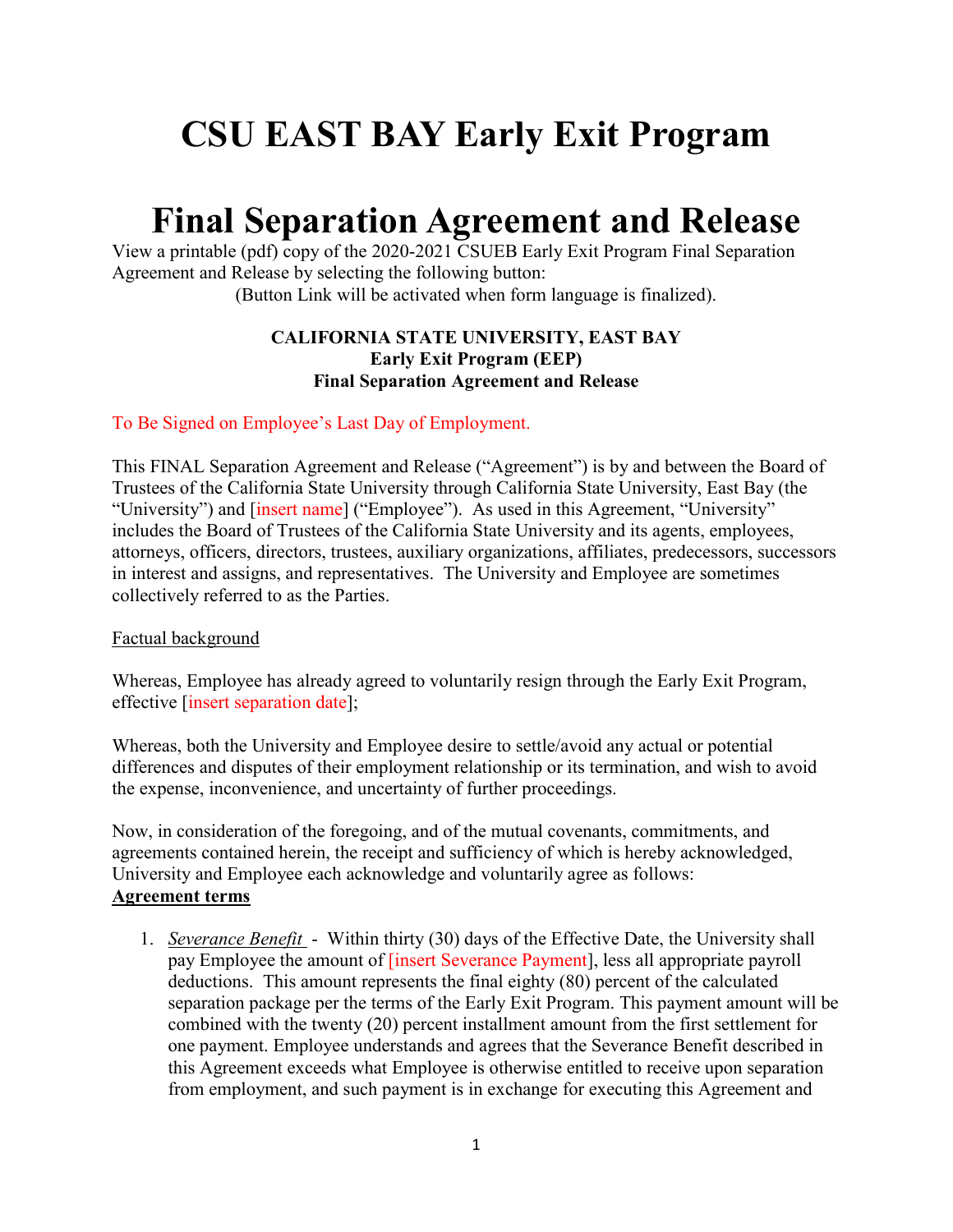complying with the terms and provisions herein. Except as provided in Section  $4(c)$ , Employee further acknowledges no entitlement to any additional payment or consideration not specifically referenced in this Agreement. Employee acknowledges that this severance benefit is not considered reportable to CalPERS nor will it be included in the calculation of CalPERS retirement benefits.

- 2. *Tax Indemnification*: Employee agrees that neither Employee nor Employee's attorneys have relied on any representations as to the tax consequences of this Agreement. Employee further agrees that if any taxing authority determines that any part of the Agreement is taxable, Employee will be solely responsible for all such taxes, and that Employee shall indemnify and hold harmless the University from liability to any tax authority, and from any claims made in any administrative or judicial action to collect taxes from the University. If a proceeding is instituted against the University, the University will give Employee notice of the proceedings at Employee's last known address, and Employee will be obligated to defend and indemnify the University.
- 3. *Return of Property* Employee must return all University property to the University, including but not limited to, identification cards or badges, keys, laptop, mobile phone, electronically stored documents or files, uniforms, and physical files. Employee represents that Employee, as of the Effective Date of this Agreement, has returned all University property to the University.
- 4. *General Release and Waiver of Claims* 
	- a. Employee hereby waives and fully releases and forever discharges the University from any and all claims, causes of action, complaints, damages, agreements, suits, attorney's fees, loss, cost or expense, obligations and liabilities, of whatever kind or character, any statutory claims, or any and all other matters of whatever kind, nature or description, whether known or unknown, occurring prior to the date of the execution of this Agreement, which Employee may have against the University, by reason of or arising out of or concerning Employee's employment with the University. Employee acknowledges that Employee's release of claims specifically includes, but is not limited to, any retreat rights, as well as any and all claims under Title VII of the Civil Rights Act of 1964, 42 U.S.C. section 2000 et seq.; the Age Discrimination in Employment Act, 29 U.S.C. section 621 et seq. ("ADEA"); the Federal Civil Rights Statutes, 42 U.S.C. sections 1981, 1982, 1983, 1985 and 1986; the Americans with Disabilities Act; the Equal Pay Act; the California Fair Employment and Housing Act, California Government Code section 12940 et seq.; the Family and Medical Leave Act; the California Labor Code; and the Unruh Civil Rights Act based upon events occurring prior to the date of the execution of this Agreement.

In so doing, Employee expressly acknowledges that Employee hereby waives all rights Employee may have under Section 1542 of the California Civil Code, which provides: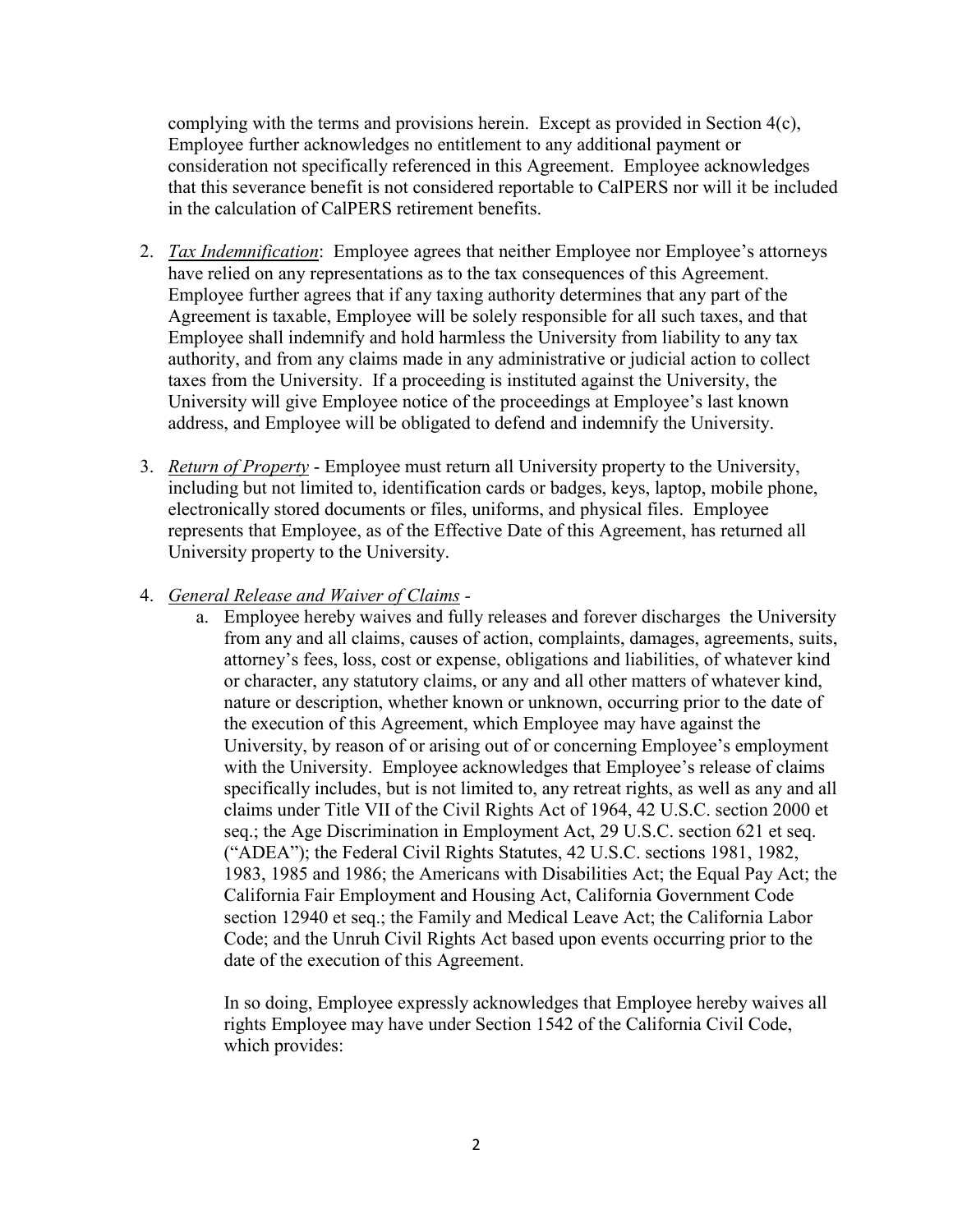**A general release does not extend to claims that the creditor or releasing party does not know or suspect to exist in his or her favor at the time of executing the release and that, if known by him or her, would have materially affected his or her settlement with the debtor or released party.**

Employee understands and acknowledges that the consideration provided for in this Agreement is in full and complete settlement of all claims of any kind, whether known or unknown, actual or potential, which Employee may have against the University in connection with Employee's employment, working conditions, and any other conduct of the Parties occurring prior to the date of the execution of this Agreement.

- b. Nothing in this Agreement shall be construed to prohibit Employee from filing a charge with or participating in any investigation or proceeding conducted by the EEOC or a comparable state or local agency. Notwithstanding the foregoing, Employee agrees to waive Employee's right to recover monetary damages in any charge, complaint, or lawsuit filed by Employee or by anyone else on Employee's behalf.
- c. Nothing in this Agreement shall be construed as waiving any entitlement to any compensation Employee may have under any applicable Collective Bargaining Agreement that is earned by Employee on or before Employee's last day of employment with the University.
- 5. *ADEA Release* Employee hereby expressly agrees that this General Waiver and Release includes but is in no way limited to any and all claims and rights employee may have under the Age Discrimination in Employment Act of 1967, as amended. Employee expressly acknowledges that (a) Employee is hereby advised to consult an attorney prior to executing this Agreement; and (b) Employee has carefully read the entirety of this Agreement and knows the contents thereof, and (c) Employee has had a reasonable opportunity to consult with an attorney of Employee's own choosing prior to executing this Agreement.
- 6. *Voluntary Agreement* Employee acknowledges that they have read this Agreement in its entirety, understands it, and enters into this Agreement freely and voluntarily.
- 7. *Non-Assignment* The Parties expressly warrant that they have not transferred to any person or entity any right, cause of action or claim released in this Agreement.
- 8. *Governing Law* This Agreement shall be interpreted under the laws of the State of California.
- 9. *Severability* The provisions of this Agreement are severable, and if any part of it is found to be invalid or unenforceable, the other parts shall remain fully valid and enforceable.
- 10. *Counterparts* This Agreement may be executed in several counterparts, and each executed counterpart shall have the same effect as an original and shall constitute an effective, binding